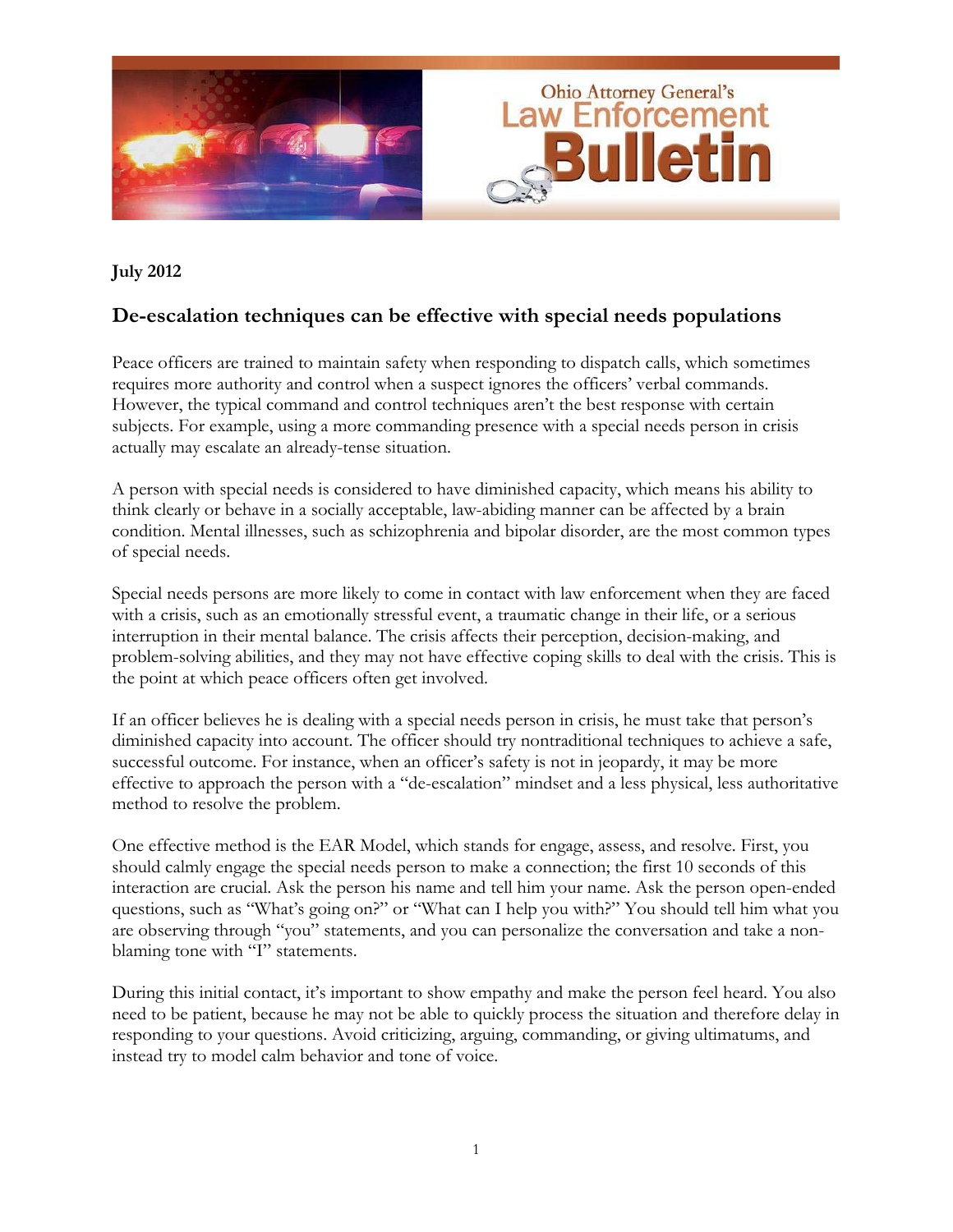Next, gather as much information as possible about the person. Remove distractions from the scene, such as onlookers or people negatively trying to influence the person. Also, remember that the individual may be overwhelmed not just by what's happening around him, but also by thoughts, sensations, or beliefs he may be experiencing.

Ask the person whether he has a medical condition, is receiving medical treatment, or is taking medication. If he will not speak to you, try to talk with his friends or family members. Reinforce that you are there to assist the person and, again, be patient while waiting for a response.

Once you've assessed the person, start thinking about how to resolve the problem. Things to consider: Has the person committed a crime? Does he need to be taken to a hospital? Are health care personnel needed at the scene? Does your department have policies for dealing with special populations?

When you have decided your course of action, be sure to announce your intentions to the person. Let him know what you plan to do, and be patient and repetitive in your explanation. You should give only short, simple instructions, and wait until he understands each instruction before giving him another.

The EAR Model is just one de-escalation technique that law enforcement can use with the special needs population. Officers can learn more about this model and others through an Ohio Peace Officer Training Academy course titled Interacting with the Special Needs Population.

Above all, remember that when dealing with such individuals, law enforcement's ultimate goal is to cut through fear and confusion and achieve voluntary compliance. Using a de-escalation technique will go a long way toward helping officers realize a safe and peaceful result.

Morgan A. Linn Assistant Attorney General and Legal Analyst

Important Resources:

- Ronald Davitt, OPOTA law enforcement training officer, can answer questions on training for interacting with special needs populations. E-mail him at Ronald.Davitt@OhioAttorneyGeneral.gov.
- For information on OPOTA courses covering special needs populations, visit www.OhioAttorneyGeneral.gov/OPOTA or www.OHLEG.org/eOPOTA or e-mail askOPOTA@OhioAttorneyGeneral.gov.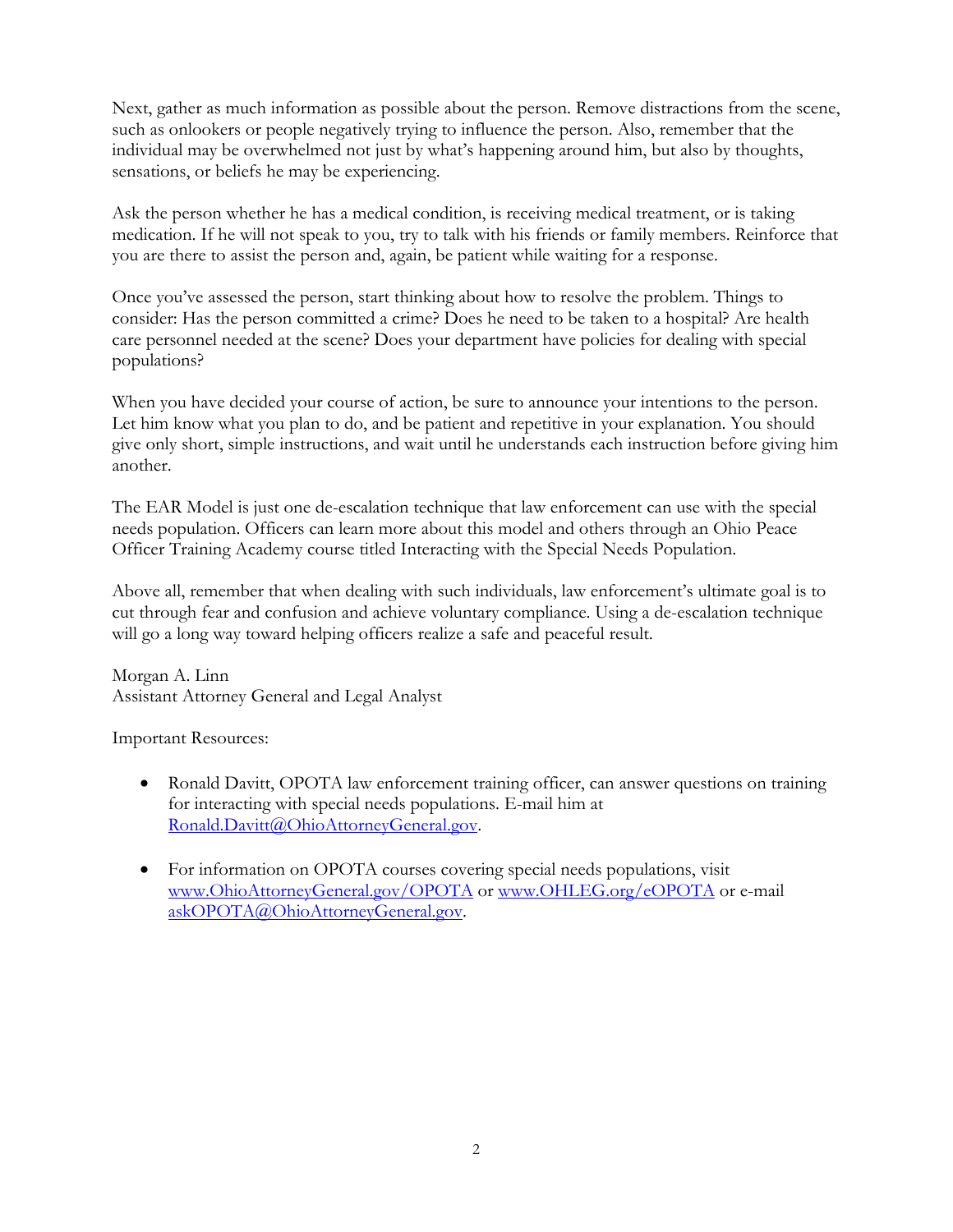# **eOPOTA course covers use of new OH-1 Crash Report**

The Ohio Peace Officer Training Academy (OPOTA) has released OH-1 Crash Report Update on its eOPOTA online training program under an agreement with and support from the Ohio Department of Public Safety.

This interactive course trains officers to use the revised OH-1 Crash Report. All Ohio law enforcement agencies must begin using the new report by January 2013, but many departments already have introduced it.

The eOPOTA course explains why the OH-1 Crash Report has been updated and what has changed. It also instructs officers on what information to gather and how to capture the maximum amount of data possible under the new format. The course reviews the common errors made in crash reports, as well, and how the new OH-1 Update makes collecting information easier.

The Department of Public Safety's Traffic Crash Report Manual also has been updated and will aid law enforcement officers in filling out the new crash reports.

For more information, contact OPOTA at AskOPOTA@OhioAttorneyGeneral.gov.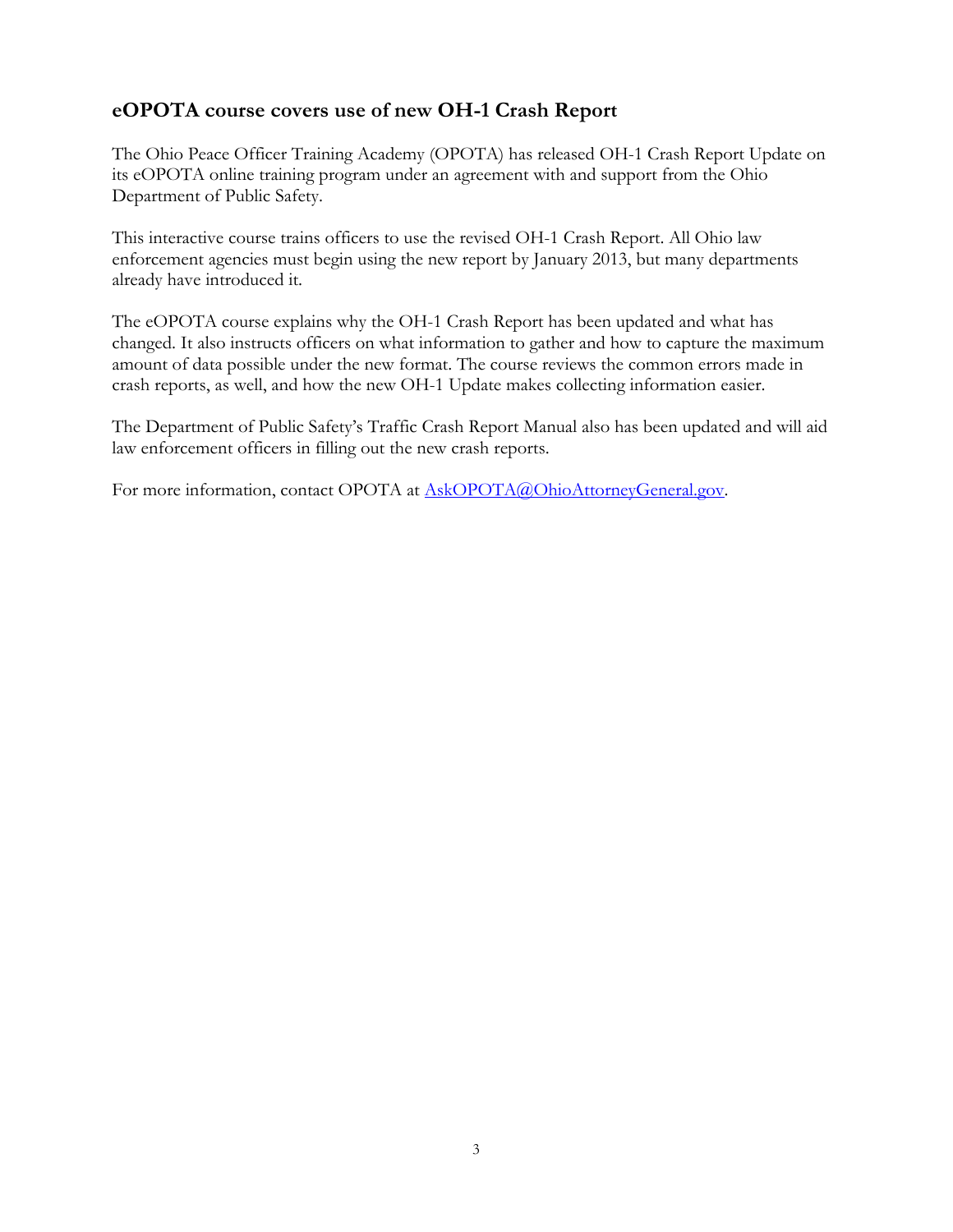## **United States v. Williams —Second Circuit Court of Appeals (Connecticut, New York, Vermont), May 17, 2012**

**Question:** Does a peace officer violate the Fifth Amendment when he briefly questions a suspect on the scene and later gives *Miranda* warnings before questioning at the officer's station?

**Quick answer:** It depends on the totality of the evidence surrounding the questioning.

**Facts:** Police had been tracking a gun trafficking scheme from Birmingham, Ala., to New York City for a year and a half by relying on information from a confidential informant. Defendant Robert Williams and two other men had recently arrived in New York from Alabama to sell guns, and the informant tipped off police that Williams was at an apartment with two other men, and they had at least 10 guns in their possession. Officers had the informant purchase a weapon from the men, and then they quickly obtained and executed a search warrant for the apartment that same evening. Police expected to find three gun traffickers and at least 10 guns, but they found only four guns and two gun traffickers, including Williams.

After securing the suspects in handcuffs, one officer asked Williams who the guns belonged to and the location of the other firearms and third gun trafficker. Williams admitted that the guns were his, but he didn't respond to the other questions. The officer then began helping a woman in the apartment who needed medical attention. Two hours later at the police station, the officers gave Williams a *Miranda* warning. He waived his rights and gave a detailed confession during questioning. Williams later moved to suppress his confession as a two-step interrogation that violated his Fifth Amendment right against self-incrimination.

**Why this case is important:** The court found that Williams' statements should not be suppressed because the police officers did not engage in a deliberate two-step interrogation. Under *Missouri v. Seibert*, the U.S. Supreme Court condemned law enforcement's use of a two-step interrogation in which officers would purposely refrain from giving suspects their *Miranda* warnings to first try to get a confession. Once the confession was obtained, the officers would then give *Miranda* warnings and ask the suspect questions about his pre-*Miranda* confession. Whether a two-step interrogation has occurred depends on the totality of the evidence surrounding the questioning.

Here, there was no evidence that the police officers' questions about the ownership of the guns or location of the missing guns or third gun trafficker was deliberately done to produce a confessionfirst, warn-later situation prohibited in *Seibert*. Public safety considerations accounted for the officers' limited questioning at the apartment because they believed they'd find more guns and one more trafficker. Plus, there was no continuity from the questioning at the apartment to the questioning at the police station. In fact, the officer who quickly questioned Williams about the guns just as quickly turned his attention toward a woman who needed medical assistance. Therefore, the officers committed no Fifth Amendment violation because there was no deliberate two-step interrogation.

**Keep in mind:** If you decide to question a suspect while executing a search warrant, focus your questions on public safety concerns to help secure the scene, and make sure not to get too specific in your questioning before you've given the suspect his *Miranda* warnings. Otherwise, a court might suppress all of the suspect's incriminating statements.

Click [here](http://www.ca2.uscourts.gov/decisions/isysquery/54a4ca39-b6b9-4a99-88f9-97d7bd981465/9/doc/11-324_opn.pdf#xml=http://www.ca2.uscourts.gov/decisions/isysquery/54a4ca39-b6b9-4a99-88f9-97d7bd981465/9/hilite/) to read the entire opinion.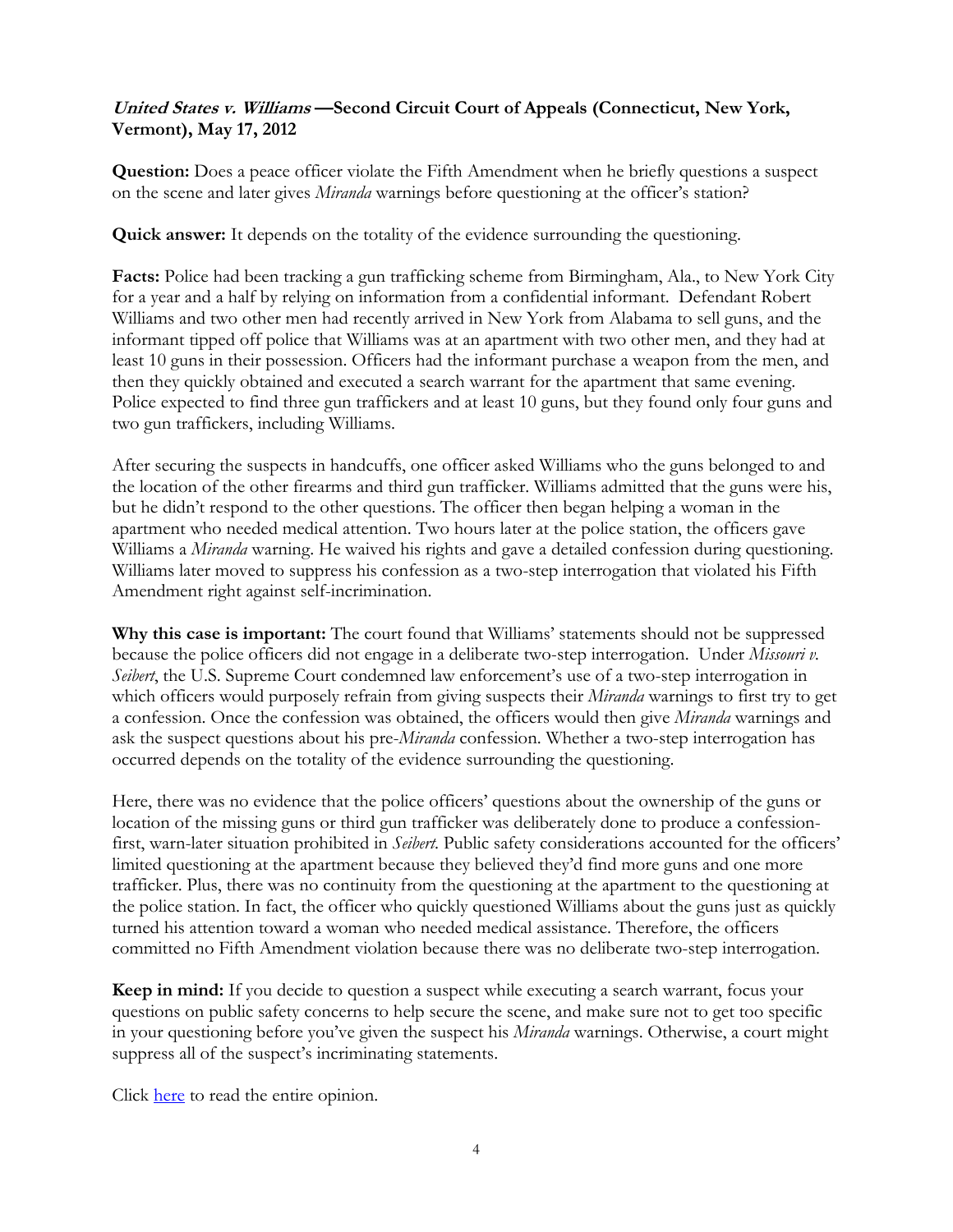## **United States v. Laudermilt — Fourth Circuit Court of Appeals (Maryland, North Carolina, South Carolina, Virginia, West Virginia), May 3, 2012**

**Question:** Is a peace officer justified in conducting a warrantless protective sweep of a home after arresting a suspect inside the home?

**Quick answer:** Yes, if the officer reasonably believes another individual is inside the home and poses a danger to those on the scene.

**Facts:** Sheriff's deputies drove to defendant Jordan Laudermilt's home after his girlfriend called 911 to report domestic violence. The 911 calls reported that there were two additional people and a gun inside the home. When deputies arrived, they saw Laudermilt walk onto the front porch and heard him threaten to kill his girlfriend and her family with a gun. The deputies waited until Laudermilt walked out onto the front porch again and took him into custody. Then they conducted a protective sweep of the residence. Laudermilt told deputies that his 14-year-old autistic brother was in the house. A deputy found the brother in an upstairs bedroom, "shaking" and "freaking out." The deputy took the brother into the kitchen of the home, and a sergeant asked the brother if he knew where the gun was. The brother pointed to a rifle hanging on a gun rack, in plain view. Meanwhile, the other deputies finished the protective sweep, which took five minutes. Laudermilt moved to suppress the gun recovered during the sweep.

**Why this case is important:** The court found that the deputies' protective sweep was constitutionally justified. Typically, peace officers violate the Fourth Amendment when they enter and search a home without a warrant. However, the U.S. Supreme Court has recognized an exception to this rule in *Maryland v. Buie*, a "protective sweep" that allows officers to make a cursory search of a home for individuals who might pose a danger to those on the scene. A *Buie* sweep is an extension of a *Terry* frisk for the home, so officers must have at least reasonable suspicion that a dangerous individual remains in the home. And the officers can look only in places where a person may be found.

Here, the deputies were justified in performing a sweep because (1) they were responding to a volatile situation involving a firearm and a domestic dispute; (2) the firearm was unaccounted for; and (3) they believed at least one other person was in the home. Even though Laudermilt told the deputies that his brother was the only other person left inside the home, officers are not bound by what the suspect tells them. Based on the 911 calls, there was some confusion about how many people were in the house, and the location of the firearm was unknown. For those reasons, the deputies were justified in conducting the sweep.

**Keep in mind:** When you make an arrest inside a home, you are entitled to perform a "protective sweep" of the home if you have specific, articulable facts that there may be a dangerous individual somewhere inside. But remember, a protective sweep is a limited search — it only entitles you to search those spaces where a person may be found. For instance, checking drawers and small containers is out of the question. Plus, the sweep should last no longer than it takes to dispel the reasonable suspicion of danger and/or make the arrest and leave the home.

Click [here](http://pacer.ca4.uscourts.gov/opinion.pdf/114624.P.pdf) to read the entire opinion.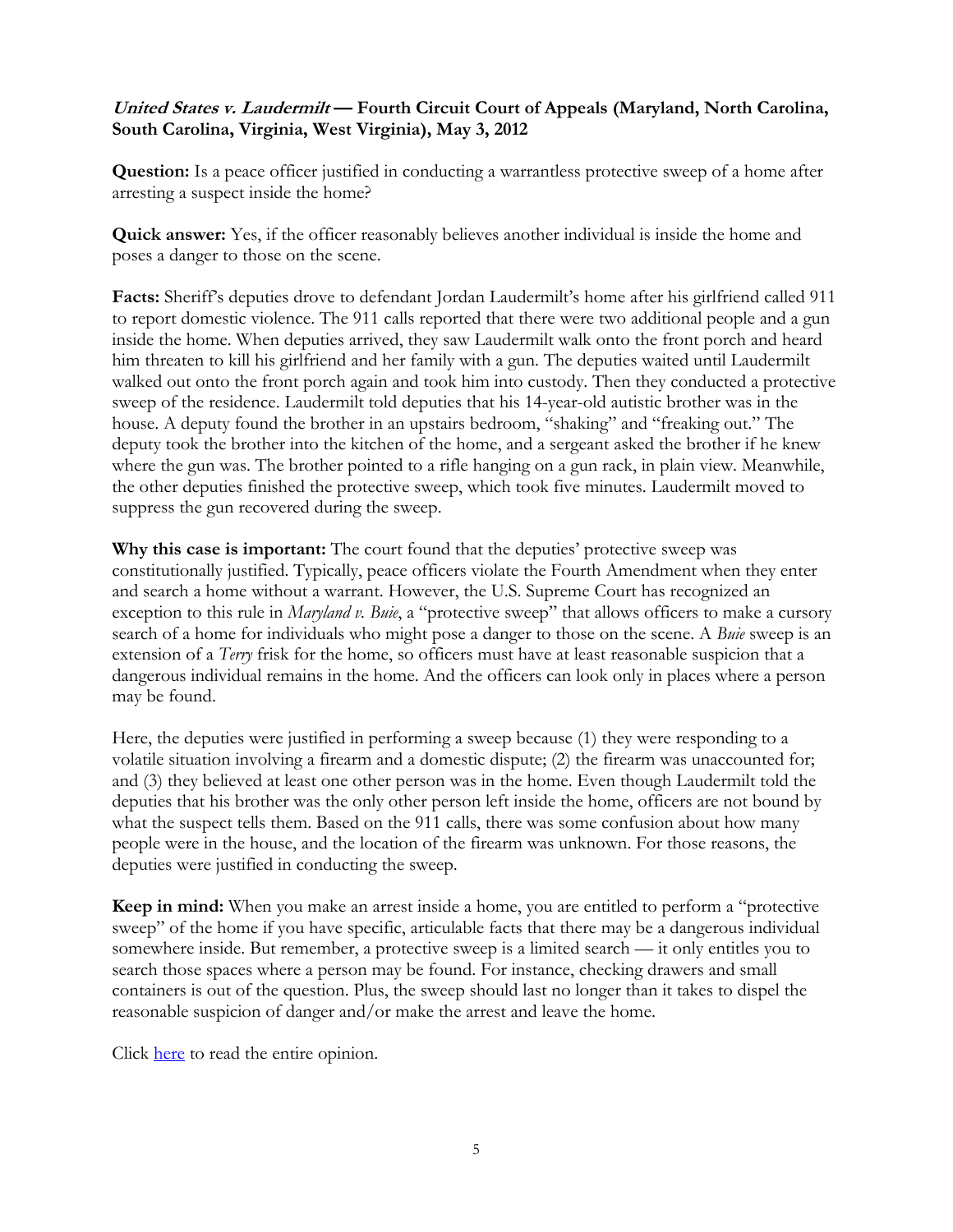## **United States v. Collins — Sixth Circuit Court of Appeals (Michigan, Kentucky, Ohio, Tennessee), June 12, 2012**

**Question:** Does a peace officer's factually accurate statement to a suspect violate the Fifth Amendment as an un-Mirandized interrogation if the suspect responds with an incriminating statement?

#### **Quick answer:** No.

**Facts:** Early one morning, an officer on patrol observed a car traveling 55 mph in a 45-mph zone. The officer stopped the vehicle for speeding, and during the stop, four other police cruisers arrived on the scene. A different officer witnessed defendant Michael Collins, a passenger in the speeding car, reach down toward the car's floorboard, as if he was trying to retrieve or hide something. The car's driver gave officers permission to search the vehicle. They found a loaded .22-caliber handgun under the front passenger seat, where Collins had reached earlier. When officers first asked who owned the gun, neither Collins nor the driver admitted to ownership. One of the officers told the men that, because neither of them would claim the gun, the officer would have to charge them both with possession. At that point, Collins told the officer, "I will take the charge" and admitted to owning the gun. He later signed a *Miranda* waiver and written statement, confessing to ownership of the weapon. He later moved to suppress his statements, alleging a *Miranda* violation.

**Why this case is important:** The court found that Collins' statement to police was voluntary and was not made in response to an interrogation. An interrogation involves not just express police questioning, but also any words or actions on the part of the officers (other than those normally related to arrest and custody) that they should know are reasonably likely to elicit an incriminating response from the suspect. In Collins' case, the officer's statement about charging both Collins and the driver was not a threat to coerce a confession, but a factually accurate statement that explained what the officer had to do because no one claimed the gun. Such statements cannot reasonably be expected to prompt an incriminating statement, so no police interrogation occurred before Collins admitted to owning the gun.

**Keep in mind:** If a traffic stop turns into a criminal investigation, you do not have to Mirandize the suspect until you place him in custody and begin questioning him about the new crime. Therefore, you can explain what's happening to the suspect without needing to give the suspect his *Miranda*  warnings. During that time, if the suspect makes any unsolicited statements to implicate himself, those statements are fair game to be used against him later in court.

Click [here](http://www.ca6.uscourts.gov/opinions.pdf/12a0173p-06.pdf) to read the entire opinion.

#### **United States v. Jackson — Sixth Circuit Court of Appeals (Michigan, Kentucky, Ohio, and Tennessee), June 19, 2012**

**Question:** Is a peace officer's inventory search illegal if the officer follows his department's inventory policy?

**Quick answer:** No, as long as the policy is well-established and authorizes a search of all interior areas of the vehicle before ordering a tow.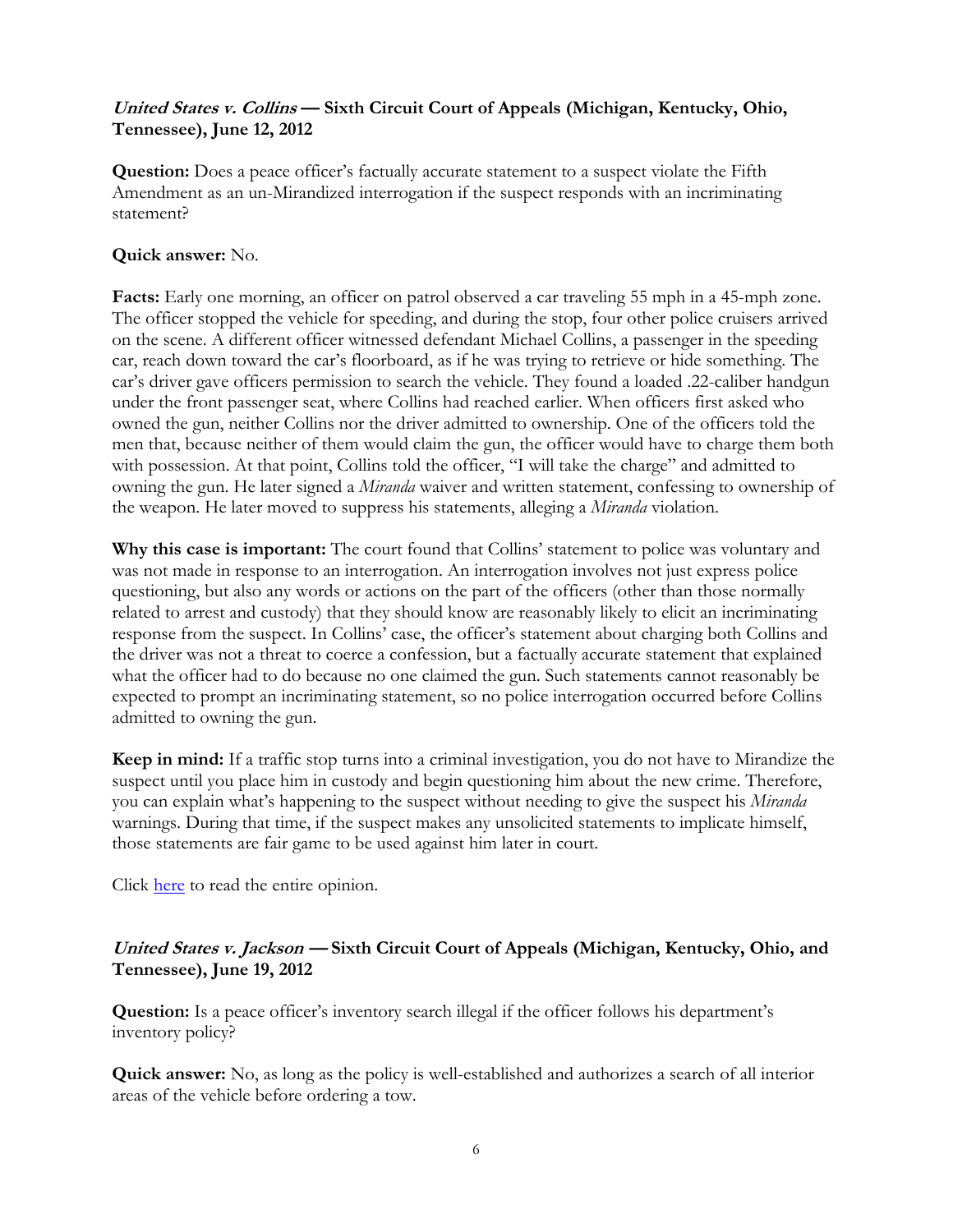**Facts:** While on patrol, a police officer passed a vehicle thought to be involved in a recent nightclub shooting. The officer continued to watch the SUV after it passed, noticing it made a quick left turn into a driveway without using a signal. The officer turned around, activated his lights, and stopped behind the SUV to approach the driver, defendant Rudolph Jackson. When the officer approached, he saw that both Jackson and the car's passenger were holding open beer bottles. Jackson also said he didn't have a valid driver's license. At that point, the officer realized that Jackson's SUV was not the vehicle from the nightclub shooting, but he arrested Jackson anyway for the open container violation.

The officer conducted a background check on Jackson and his passenger, which revealed that both had suspended licenses and that Jackson had an outstanding arrest warrant. The officer called to have the car towed because it was illegally parked and because neither Jackson nor his passenger could drive it to another location because of their suspended licenses and alcohol consumption. Before the tow, the officer performed an inventory search of the SUV. He found a six-pack of beer with two opened bottles. Also, on the floor of the driver's seat, where it looked like the carpet had been torn, the officer found a concealed .380 Cobra handgun. Jackson was arrested for being a felon in possession of a firearm. He moved to suppress the handgun on Fourth Amendment grounds, including the officer's inventory search.

**Why this case is important:** The court held that the officer's search of Jackson's SUV didn't violate the Fourth Amendment. An inventory search may not be conducted for purposes of investigation, and it must follow the officer's established inventory search policy. Here, the officer was following his department's established procedure, under which an officer has discretion as to whether to tow the vehicle. The policy also stated that, if the officer chooses to have the car towed, the officer should then take inventory of both the exterior and interior of the car beforehand, even taking inventory of the contents from any unlocked compartments or containers.

While it is true that a department's established inventory policy doesn't give officers complete freedom to intrude into every space of the vehicle, including ripping up the interior carpet, in this case, the officer simply checked under the already worn and torn carpeting.

**Keep in mind:** If your department has an established inventory policy, follow it. In most cases, this will prevent any evidence you find from being suppressed. But remember, you can't substitute an inventory search for an investigative search. Therefore, searching underneath the carpet or ripping apart a vehicle's interior most likely will not be permitted under your department's policy. The intrusion in each case must be limited in scope to the places in a car where you could reasonably conclude that personal property might be found.

Click [here](http://www.ca6.uscourts.gov/opinions.pdf/12a0181p-06.pdf) to read the entire opinion.

#### **United States v. Stubblefield, et al. — Sixth Circuit Court of Appeals (Michigan, Kentucky, Ohio, Tennessee), June 19, 2012**

**Question:** (1) Does a peace officer's use of a drug-detection dog prolong the time necessary to complete a traffic stop? (2) Can a dog's reliability be established so that his positive alert is sufficient probable cause to search? (3) Does a drug-detection dog's alert allow a peace officer to search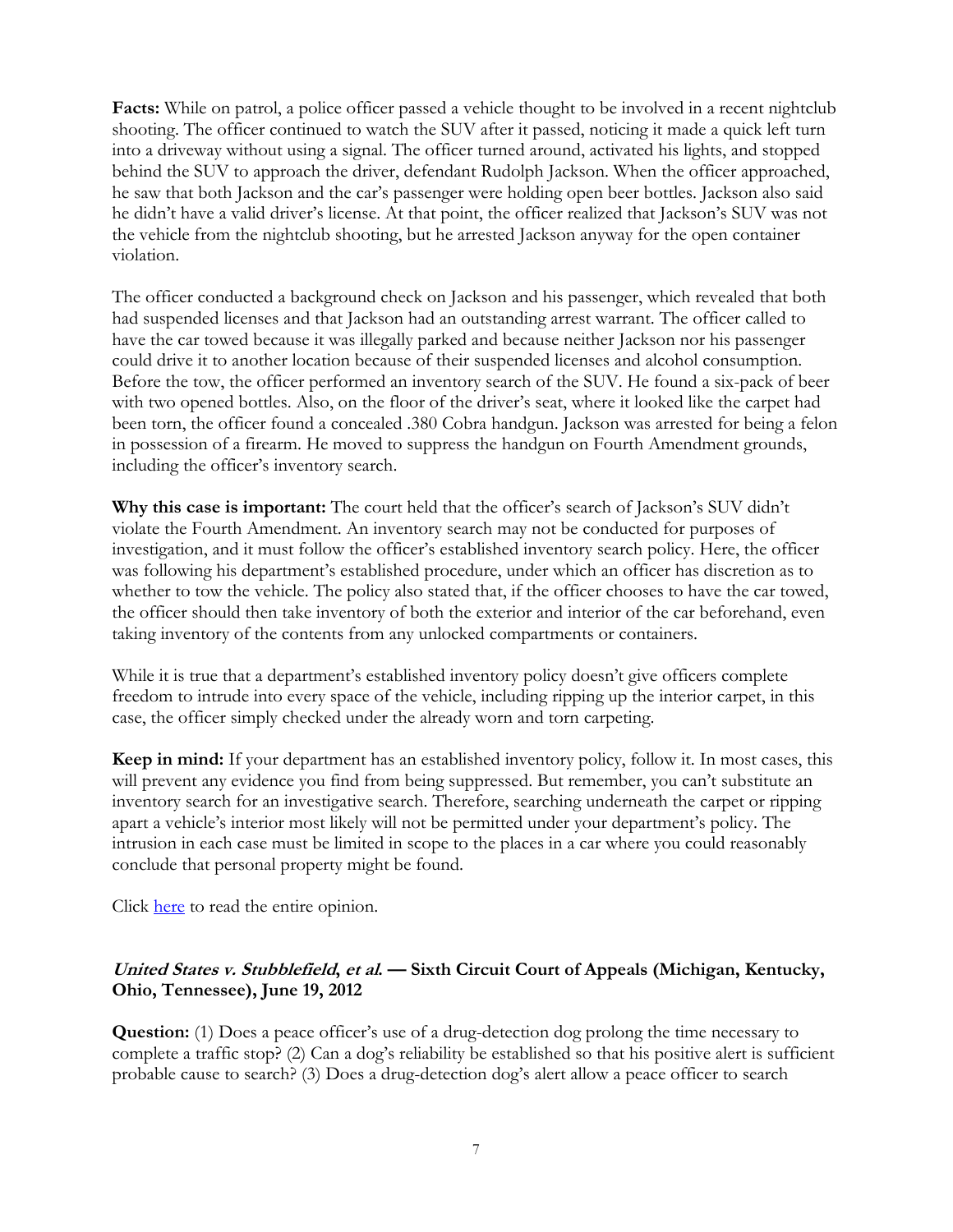anywhere in the vehicle? (4) May a peace officer arrest a suspect based on what's discovered during the search, even if the evidence has no relation to the drug-detection dog's alert?

**Quick answer:** (1) No, in most cases, but it also depends on the facts and circumstances of the traffic stop. (2) Yes, an officer's testimony as to a dog's training and certification may establish the reliability of the dog. (3) Yes, under current federal law, a drug-detection dog's alert provides probable cause to search every part of the vehicle and all containers within it. (4) Yes, if the officer has knowledge and reasonably trustworthy information to believe that the suspect has committed a crime.

**Facts:** A local police officer pulled over a rental car for speeding, and a state trooper arrived to assist with the traffic stop. The trooper explained the speeding ticket to defendants Cedrick Stubblefield, Latorey Earvin, and Brandon Spigner while the police officer walked his drug-detection dog around the car. The dog alerted to the presence of drugs, so both law enforcement officers began to search the car and containers inside that were capable of hiding drugs. From the search, the officers discovered a very heavy sealed and addressed envelope. They opened the envelope to look for drugs, but the officers instead found multiple fake drivers' licenses, several false checks made out to names on the fake licenses, and maps to different stores in the Columbus and Dayton areas. From this discovery, the officers arrested all three defendants and towed the car. A further search of the car revealed more fake licenses, maps to specific stores, and lists of names with Social Security numbers. The defendants moved to suppress the evidence from the search based on Fourth Amendment violations.

**Why this case is important:** The court first held that using a drug-detection dog did not prolong the time necessary to complete the traffic stop. Walking a drug dog around a car during a traffic stop isn't outside the scope of the stop. Also, less than five minutes passed between the police officer's request for identification from the defendants and the trooper's issuing of the speeding ticket. In fact, the trooper finished explaining the ticket while the police officer simultaneously walked the dog around the car.

The court next found that a drug-detection dog's reliability may be based on the handler's testimony alone. The dog's handler testified to the dog's training, certifications, and accuracy, which helped establish the dog's reliability. The fact that no drugs were found in this case is not the important question to answer in determining a dog's reliability. Instead, the question is whether the dog is likely enough to be right so that a positive alert is enough to establish probable cause. Here, because of the dog's reliability, the positive alert gave the officers probable cause to perform a warrantless search of the car and any containers in it capable of hiding drugs. The officers' belief that drugs could be hidden in the envelope was reasonable, too, because, based on the officers' training and experience, they knew that certain types of drugs could be packaged in an envelope.

Finally, the court found that the officers were justified in arresting the defendants because, when looking at the facts and circumstances, an objectively reasonable police officer would believe that the defendants had committed or were committing a crime. The officers found fake drivers' licenses, bank checks, maps, and cash inside the envelope, so it was reasonable to believe that the defendants were using these fake IDs and cashing the checks at the various mapped out stores in the Columbus and Dayton areas.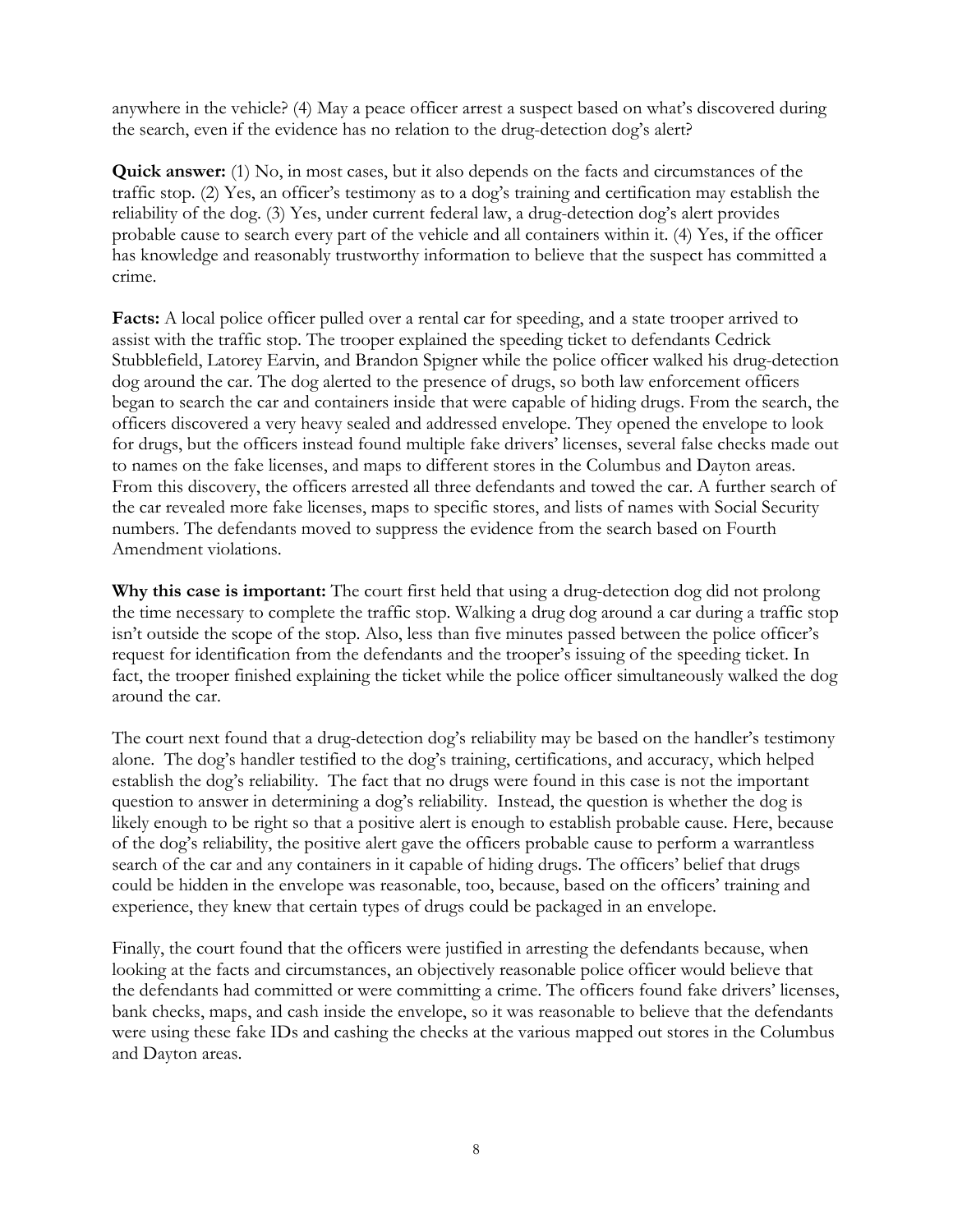**Keep in mind:** (1) You don't need to have any suspicion to conduct a dog sniff of a vehicle, and a sniff isn't outside the scope of a traffic stop. However, the sniff can't prolong the time necessary to complete the traffic stop. (2) You will have to establish that a dog is trained and reliable in order for the alert to establish probable cause. This will include introducing certifications, training records, and the handler's testimony about the dog's reliability. (3) Under current federal law, when a trained and reliable drug dog alerts to the presence of drugs, you can search every part of the vehicle and any containers inside that you reasonably believe could hold drugs. However, this issue is currently in front of the U.S. Supreme Court, so the law could change (see April's Bulletin, "Trending in the Courts"). (4) You need to have more than a mere suspicion before arresting a suspect for committing a crime, but you don't have to show guilt beyond a reasonable doubt that the crime was committed, just probable cause.

Click [here](http://www.ca6.uscourts.gov/opinions.pdf/12a0183p-06.pdf) to read the entire opinion.

## **State v. Byrd — Second District Court of Appeals (Champaign, Clark, Darke, Greene, Miami, and Montgomery counties), June 15, 2012**

**Question:** Is an officer's pat-down constitutional when a suspected gang member is stopped in a high crime area and admits to having marijuana in his pants pocket?

**Quick answer:** No, not without any particularized suspicion that the suspect is armed or presents a danger to officers.

**Facts:** Officers were patrolling a neighborhood known for drug trafficking and gang activity when they observed defendant Rodney Byrd committing a jaywalking violation. Based on previous interactions in the neighborhood and information from the law enforcement database, officers learned that Byrd was an alleged member of a violent gang, that he allegedly had run a "dope house" in the past, and that others reported him as being armed and selling drugs.

The officers stopped Byrd by grabbing his shirt, and one officer asked Byrd if he had any weapons. Byrd said no. The officer then asked, "Do you have anything I need to know about?" Byrd told the officer that he had a bag of marijuana in his right jeans pocket. The officer reached into Byrd's pocket to retrieve the marijuana and, when doing so, he felt two items that he described as "small rocks or pebbles." He admitted that he did not immediately know what the items were. Then the officer pulled up Byrd's pants and conducted a pat-down of Byrd's clothing. The officer again felt the small pebbles, and at that point, he believed they were either crack cocaine or heroin. The officer reached back into Byrd's pants and pulled out the pebbles, which were crack cocaine. Byrd was charged with possession.

**Why this case is important:** The court found that the officers' pat-down was unconstitutional under the Fourth Amendment. A peace officer may briefly stop and detain a suspect if the officer has a reasonable, articulable suspicion that criminal activity has occurred or is about to occur. But a pat-down doesn't go hand-in-hand with the stop. An officer has to have a reasonable belief that the suspect may be armed and dangerous before a pat-down can occur, and the pat-down is to check only for concealed weapons.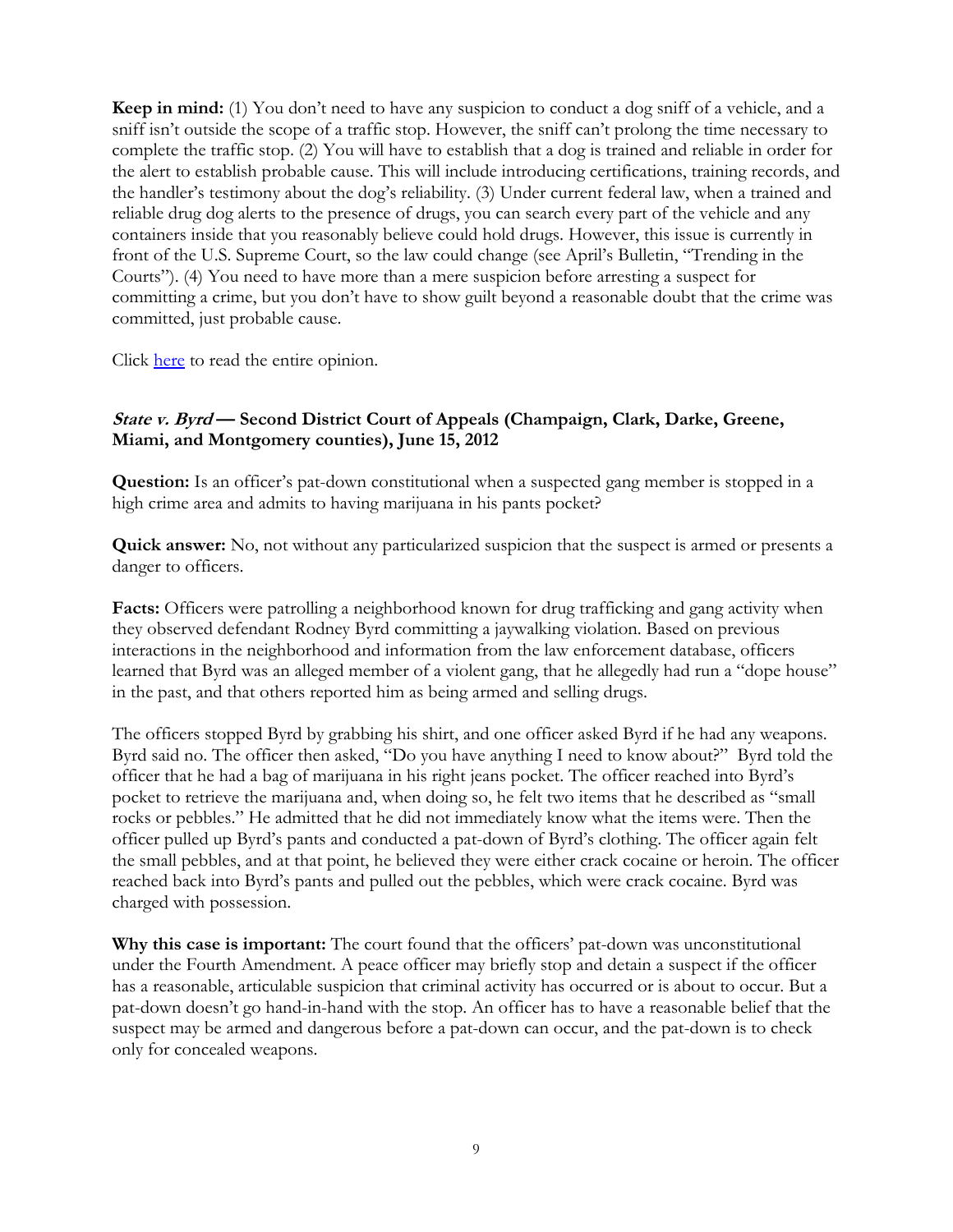Here, Byrd, an alleged gang member, told officers he had marijuana in his pants, so the officers were allowed to go into Byrd's pocket to seize it. However, they had no additional reasonable suspicion to believe that Byrd was armed, so they had no justification to perform a pat-down. Being in a highcrime area and being an alleged gang member aren't enough for the particularized suspicion needed to justify a pat-down for weapons. Also, even though the officer who retrieved the marijuana noticed that Byrd had some "pebbles" in his pocket, he later admitted that he didn't believe they were weapons and didn't immediately know what the pebbles were. This, too, gave the officers no justification for retrieving the crack cocaine during the unlawful pat-down.

**Keep in mind:** You can't pat down a suspect if you have no reasonable, particularized suspicion that the suspect is armed. Being in a high-crime area, being involved in a gang, and possessing drugs doesn't give you that particularized suspicion, either, if the suspect hasn't given any indication that he might be armed and dangerous.

Click [here](http://www.supremecourtofohio.gov/rod/docs/pdf/2/2012/2012-ohio-2659.pdf) to read the entire opinion.

#### **State v. Miklas — Seventh District Court of Appeals (Belmont, Carroll, Columbiana, Harrison, Jefferson, Mahoning, Monroe, and Noble counties), June 6, 2012**

**Question:** Is a suspect's confession involuntary when a peace officer questioning the suspect asks if he'd like to write an apology letter to the victim?

**Quick answer:** It depends on the totality of the circumstances.

**Facts:** Defendant Robert Miklas was suspected of raping his minor stepdaughter. Miklas agreed to meet law enforcement officers to take a polygraph about inappropriate sexual touching of the girl. An agent read Miklas his *Miranda* rights, and Miklas signed a written waiver. Then the agent began a pre-polygraph interview with Miklas. The agent asked Miklas about the sexual touching, and Miklas admitted that he had touched his stepdaughter's genitals. Based on that statement, the agent asked Miklas if he wanted to write "a letter of apology" to his stepdaughter. Miklas replied yes. After Miklas wrote the letter, the agent asked him to clarify a few ambiguous statements in the letter, such as, "I'm sorry for what I did to you." Miklas also wrote that he was sorry for touching his stepdaughter, so the agent asked him to clarify that statement as well. When Miklas clarified that he had digitally penetrated his stepdaughter, the agent ended the interview. Because of Miklas' statements, the agent did not conduct a polygraph test.

Miklas later was charged with rape, and he filed a motion to suppress his confession because he argued that the agent's request for a "letter of apology" constituted coercive police tactics used to obtain an involuntary confession.

**Why this case is important:** The court found that Miklas' confession was voluntary. An involuntary statement involves a defendant's will being overcome by coercive police conduct. Requesting "letters of apology" is questionable, but a court still will consider the totality of the circumstances to decide if the confession was voluntary. This includes the age, mentality, and prior criminal experience of the suspect; the length, intensity, and frequency of the interrogation; the existence of physical deprivation or mistreatment; and the existence of threat or inducement.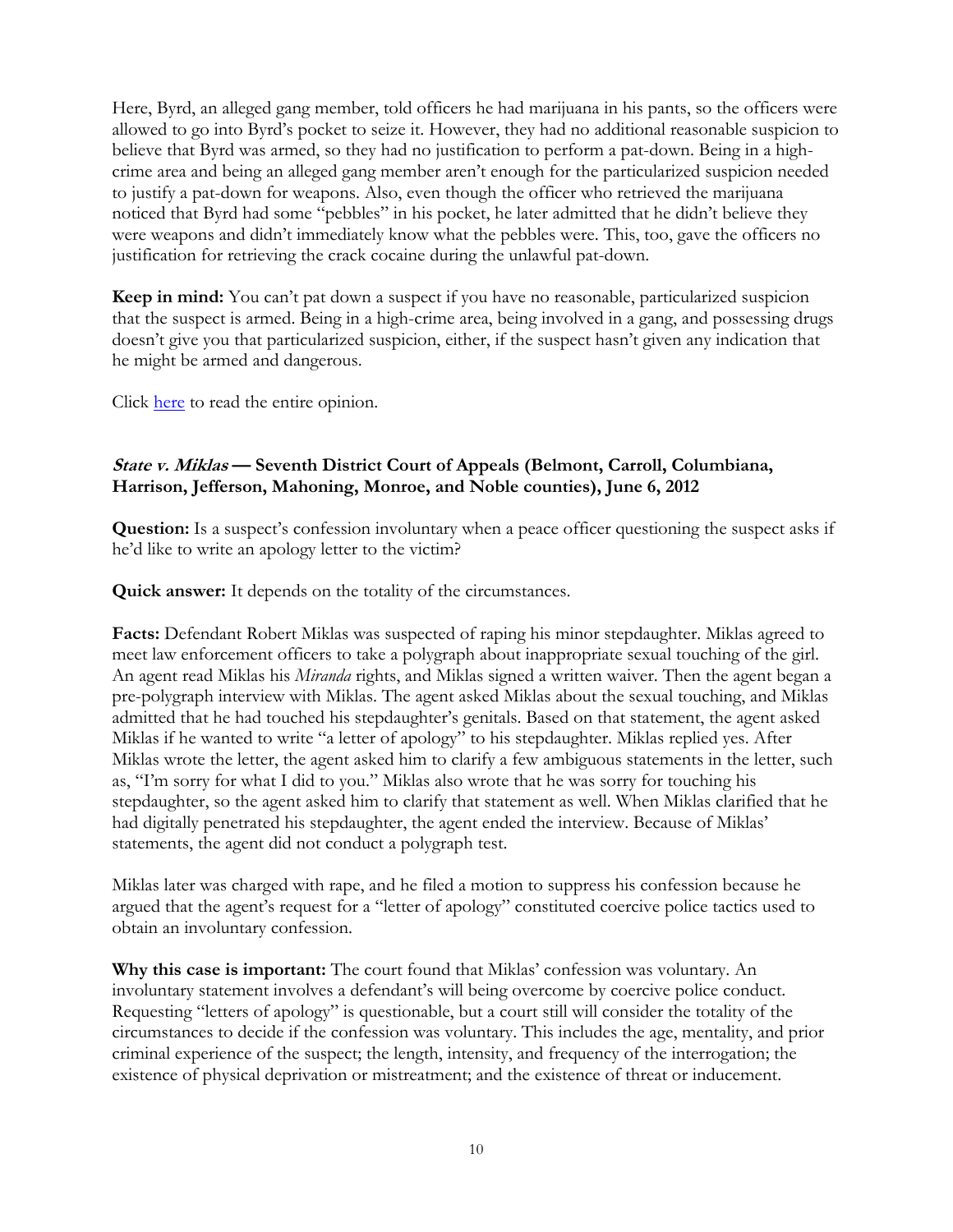Here, although the agent admitted that the purpose of the "Voluntary Letter of Apology" form was to obtain a confession, Miklas' will was never overcome during the interview. At the time, Miklas was a 40-year-old high school graduate with some college education; there were no allegations of physical deprivation or mistreatment by law enforcement; there was no evidence that the interview was too lengthy; Miklas voluntarily drove himself to the police station for the interview; Miklas admitted that he knew he was not under arrest and probably could have called to cancel the interview; the agent advised Miklas of his *Miranda* rights and told him that he could leave at any time; and Miklas signed the waiver form before the interview began. For these reasons, the court held that Miklas' confession was voluntarily given through the letter of apology.

**Keep in mind:** A court will consider the totality of the circumstances before deciding if a confession is voluntary. However, using a "Voluntary Letter of Apology" has been found as a form of inducement by law enforcement. Therefore, consider what type of suspect you are dealing with before using that form. For example, if you have a suspect who may have a low-level education and who's never had previous experience with law enforcement, using the "apology" form may be coercive, and any confession that comes from the letter probably would be suppressed. To be sure, consult with your department's legal counsel.

Click [here](http://www.supremecourtofohio.gov/rod/docs/pdf/7/2012/2012-ohio-2584.pdf) to read the entire opinion.

#### **State v. Robinson — Ninth District Court of Appeals (Lorain, Medina, Summit, and Wayne counties), June 4, 2012**

**Question:** Does a peace officer violate the Fourth Amendment by searching inside a suspect's pocket or socks without a warrant?

**Quick answer:** Yes, but only if there are no warrant exceptions that will justify the warrantless search.

**Facts:** A police officer saw a truck with out-of-state license plates parked at an apartment complex in an area known for drug trafficking. The officer entered the truck's plates into the law enforcement database and learned that the truck belonged to defendant Maurice Robinson, who had a prior drug conviction. The officer watched Robinson leave the apartment complex and drive away in his truck, and the officer followed. He witnessed Robinson commit two traffic violations, so he stopped Robinson's vehicle and then called for the K9 unit to come to the scene for a drug sniff while he wrote Robinson a traffic ticket.

The K9 officer arrived, which caused Robinson to become agitated and argumentative. When the dog alerted to the driver's side door, the officer asked Robinson to get out of the car. He handcuffed Robinson for safety purposes. The officer then asked if he could pat down Robinson's clothing, and Robinson consented. The officer patted down his outer clothing and discovered a large wad of money in his pocket. The officer began to retrieve the money, but Robinson reminded the officer that he only consented to a "*Terry* pat-down," not a search.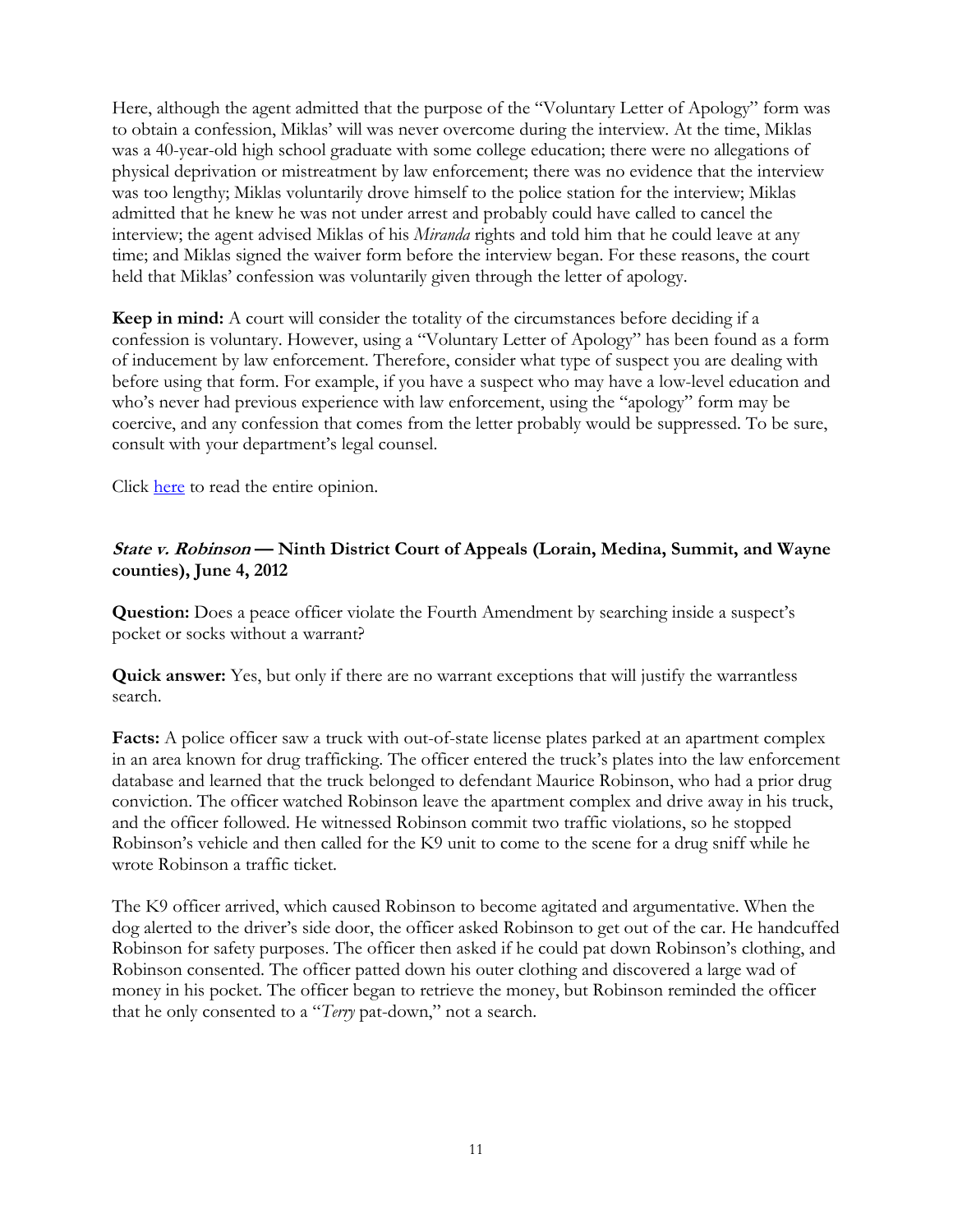Shortly after the officer found the wad of money, the K9 officer discovered loose marijuana on the floor of Robinson's car. Upon learning this information, the first officer went into Robinson's pocket and took out the money he felt from the pat-down. He requested that Robinson sit on the bumper of the cruiser and remove his shoes, and Robinson complied. He had two bags of cocaine in his sock, so the officer placed Robinson under arrest for drug possession. Robinson moved to suppress the evidence from both his pants and his socks as an unconstitutional search.

**Why this case is important:** The court held that the search of Robinson's person violated the Fourth Amendment. The officers conducted a warrantless search, and they had no justification from any warrant exceptions. First, the drug-detection dog's positive alert didn't give the officers probable cause to search Robinson, only his vehicle, under the automobile exception. Once a trained drug dog alerts to drugs in a lawfully detained vehicle, an officer has probable cause to search *only the vehicle* for contraband. However, searching inside an individual's pockets or shoes is not permissible as part of the search. Second, the officers couldn't justify the search as a *Terry* frisk. An officer is allowed to conduct a limited pat-down of an individual's outer clothing for weapons during an investigatory stop if the officer has reasonable suspicion that the suspect may be armed and dangerous. Here, because there was no indication that the officers believed either the wad of money or the bulge in Robinson's socks was a weapon, or that the criminality of the items were immediately apparent, they couldn't justify their warrantless search under *Terry*.

Third, the officers couldn't justify searching Robinson's clothing under the search incident to arrest warrant exception. The officers couldn't arrest Robinson for the small amount of loose marijuana found in the car because it is considered a minor misdemeanor in Ohio, and peace officers aren't permitted to arrest someone for a minor misdemeanor (unless there is a statutory exception). Finally, Robinson didn't consent to the search of his pockets or his socks. Consent to search is voluntarily given when a reasonable person would believe he had the freedom to refuse an order given by an officer. Here, Robinson limited his consent to a "*Terry* pat-down" only, and he removed his shoes only because he acquiesced to the officer's claim of authority, not because he consented.

**Keep in mind:** For a warrantless search to be constitutional (and the evidence to be admitted in court), you have to have a valid warrant exception to justify the search. So remember the warrant exceptions and what is required for each of them to be valid. For example, with the automobile exception, should you find probable cause, you can search only the vehicle, *not* the driver or passengers of the vehicle.

Click [here](http://www.supremecourtofohio.gov/rod/docs/pdf/9/2012/2012-ohio-2428.pdf) to read the entire opinion.

## **State v. Broughton — Tenth District Court of Appeals (Franklin County), June 7, 2012**

**Question:** May a peace officer perform a protective sweep in the passenger compartment of a suspect's car when the suspect is removed from the car for a non-arresting offense?

**Quick answer:** Yes, if the officer has reasonable suspicion that the suspect is dangerous and would gain immediate control of a weapon upon returning to the vehicle.

**Facts:** While responding to a dispatch call, police officers watched defendant Derek Broughton fail to stop at a red light before turning right at an intersection. Then as Broughton turned the corner, he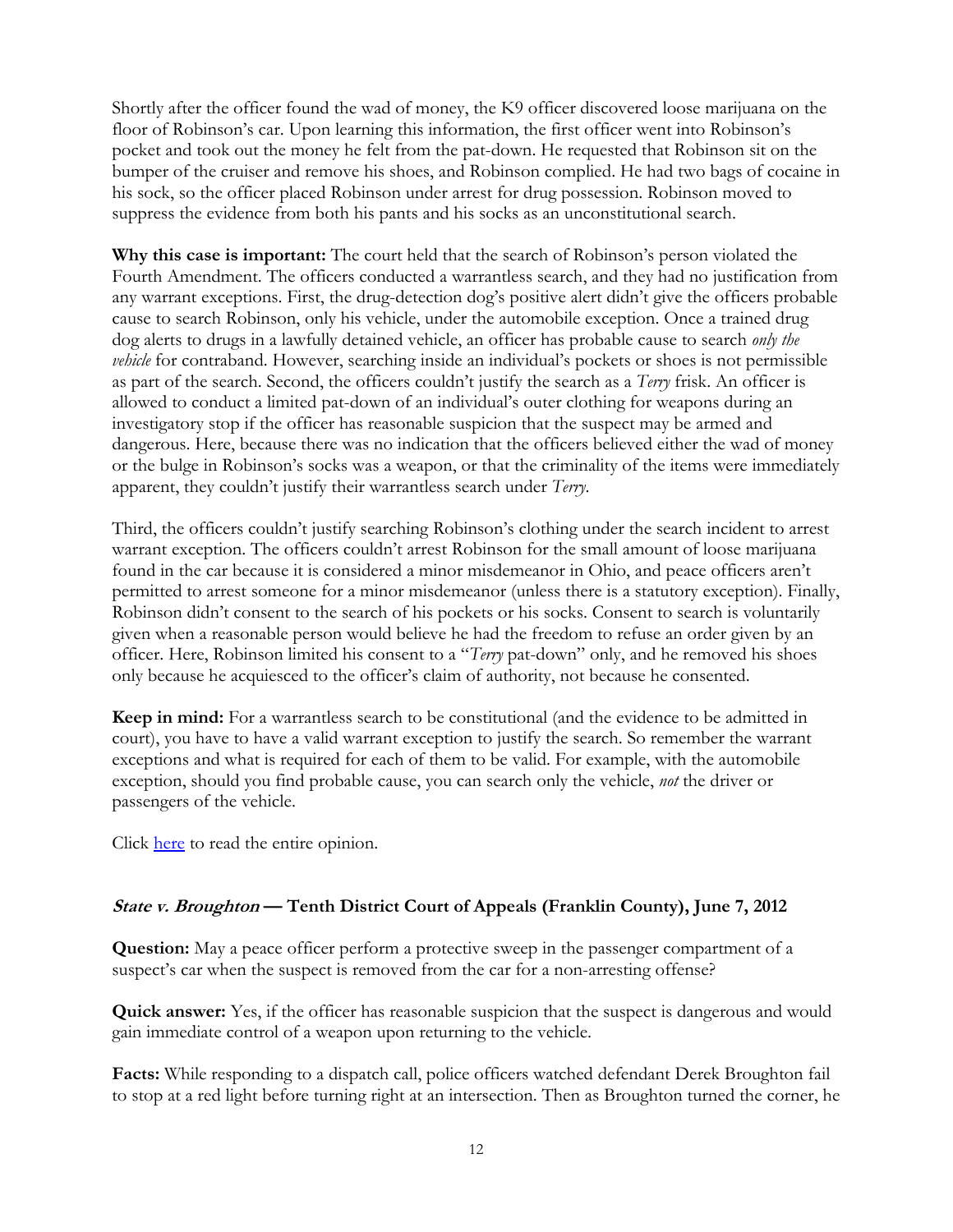nearly collided with another vehicle. The officers activated the cruiser's lights and siren and began following Broughton. He drove several blocks before pulling over onto a side street. As Broughton slowed to a stop, one of the officers observed him lean all the way over to the passenger side of the car. The officer thought that, based on her experience, Broughton's movement suggested that he was reaching for something, hiding something, or putting something away, such as a weapon or drugs.

Once Broughton stopped his car, the officer looked inside with her flashlight and saw no evidence of a weapon or drugs. The other officer ordered Broughton out of the car and conducted a brief pat-down for weapons; none were found. Broughton seemed overly nervous during the interaction. He also didn't have a license on him, so one officer placed him in the back of the police cruiser while she tried to figure out his identity. In the meantime, the other officer performed a "protective sweep" of Broughton's car and found a loaded .22 caliber handgun wrapped in a bandanna inside the glove compartment. He was charged with carrying a concealed weapon and improper handling of a firearm. He moved to suppress the evidence based on the warrantless search of his car.

**Why this case is important:** In a "close call," the court held that the search of the passenger compartment of Broughton's car was constitutional. Performing a warrantless protective sweep of a vehicle is permissible if the sweep is limited to areas where a weapon may be placed or hidden. To conduct a sweep, an officer must have a reasonable belief, based on specific and articulable facts, that the suspect is dangerous and may gain immediate control of weapons. In reviewing the totality of the circumstances, courts generally consider factors such as the time of day, the experience of the officers involved, and suspicious activities by the defendant, both before and during the stop, including furtive gestures.

Here, the officers were justified in performing the sweep because Broughton didn't immediately pull over his car; he didn't immediately comply with the officers' demands to turn off his engine; he seemed overly nervous for the traffic stop; and one officer saw him make a furtive movement over to the passenger side of the car. For these reasons, the officers had at least reasonable suspicion to conduct a pat-down for weapons. Plus, because there was no reason to further detain or arrest Broughton, the fact that he would have been able to access any weapon when he returned to his car allowed the officers to extend the *Terry* pat-down to the inside of Broughton's vehicle.

**Keep in mind:** You can extend a *Terry* pat-down to a suspect's vehicle, but only if you have reasonable suspicion that the suspect is dangerous and may have access to a weapon. And you can't do a "protective sweep" of the car if you've arrested the suspect because then he wouldn't have immediate access to a weapon, which is the basis for allowing a *Terry* frisk of a car. Note: You also might not be able to justify a search of the car under the search incident to arrest warrant exception if the suspect is secured in your custody and no longer within immediate control of the inside of his vehicle, under the U.S. Supreme Court's *Arizona v. Gant* case.

Click [here](http://www.supremecourtofohio.gov/rod/docs/pdf/10/2012/2012-ohio-2526.pdf) to read the entire opinion.